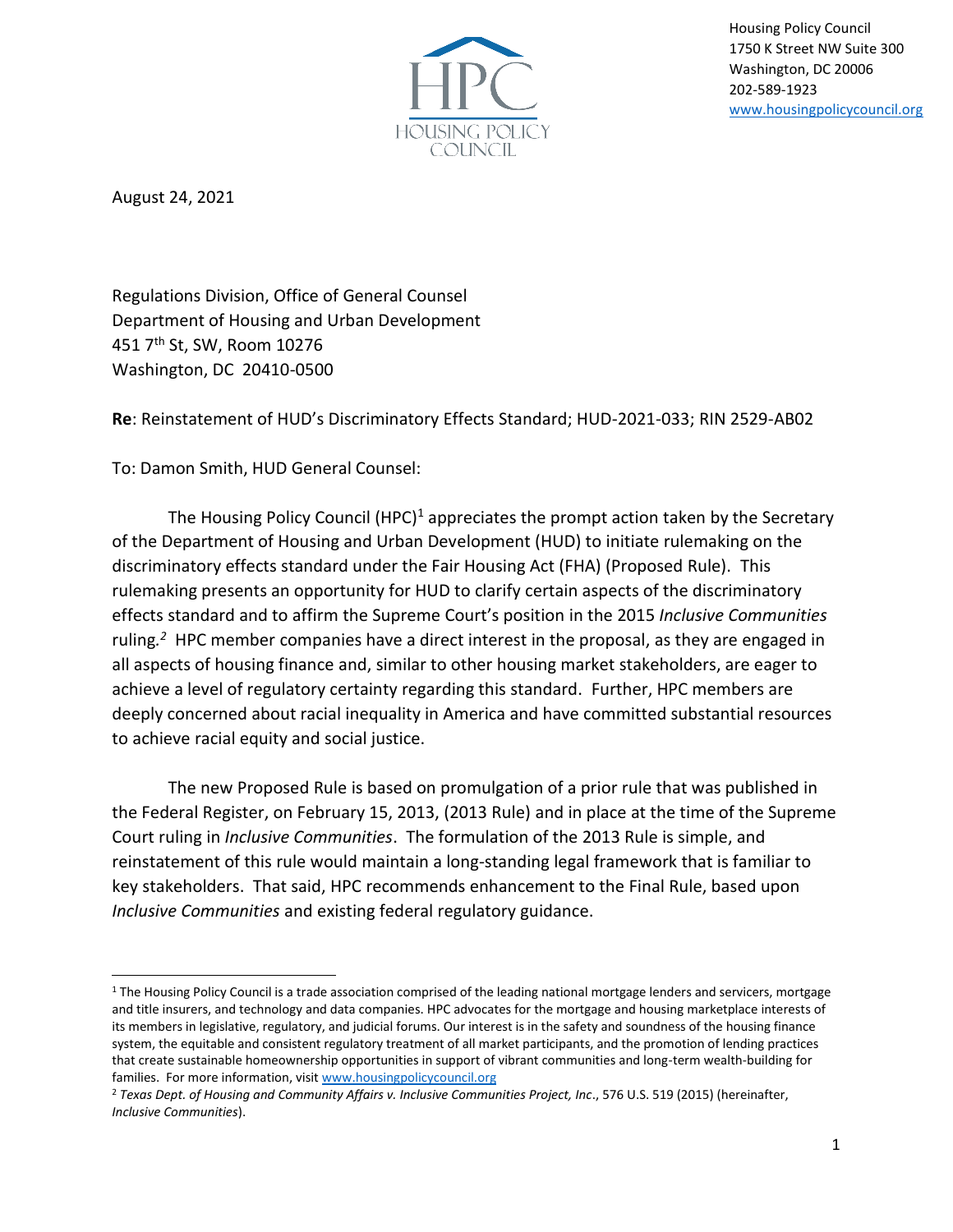The *Inclusive Communities* case expounds upon aspects of the regulation that could benefit from additional interpretive language, be it in the regulatory text itself, the preamble to the rule, or in some other form of regulatory guidance or official interpretation. Namely, HPC recommends that HUD consider enhancing the regulation's descriptions of legitimate arguments that may be relied upon as well as factors that should be considered under Step Two and Step Three of the burden-shifting framework.<sup>3</sup>

To be clear, the three-part burden-shifting framework in the 2013 Rule (that would be reinstated under the Proposed Rule) requires the plaintiff to prove that the specific, faciallyneutral policy or practice in question caused or could cause the claimed disparate and discriminatory effect (Step One), and then permits the defendant to demonstrate that the challenged practice is necessary to satisfy a valid business or policy interest (Step Two). Following these two steps, the plaintiff may counter by identifying an alternative practice that could achieve the defendant's business or policy objective (Step Three), by a less-discriminatory means. The concepts outlined in the regulation are both intuitive and sensible on their face. Yet, the lack of explanatory descriptions for Step Two (the position of the defense) and Step Three (the claimant's counter argument) leaves these critical aspects of the regulation vulnerable to misinterpretation, which could unnecessarily prolong the litigation process.

## *HPC Recommendation on Burden of Proof for Defense [100 CFR § 100.500(c)(2)]*

HPC recommends HUD clarify the defendant's burden of proof in Step Two by enhancing the description of a legitimate justification for a necessary and valid business interest ("the challenged business practice is necessary to achieve one or more substantial, legitimate, nondiscriminatory interests . . .").

The burden of proof for the defense in Step Two benefits from previous guidance, published in the 1994 *Interagency Policy Statement on Discrimination in Lending* (Policy Statement).<sup>4</sup> This Policy Statement is still cited as guidance by signatories<sup>5</sup> and other agencies for how disparate impact law should be applied by financial regulators. For example, the Policy Statement notes that, for a business or policy interest to be valid, the "justification must be manifest and may not be hypothetical or speculative. Factors that may be relevant to the justification could include *cost and profitability*."<sup>6</sup> The Policy Statement makes additional points important to HPC lender members, including the relevance of certain factors in credit

<sup>3</sup> 100 CFR §§ 100.500(c)(2) and (3).

<sup>4</sup> 59 Fed. Reg. 18266 (Apr. 15, 1994).

<sup>5</sup> Signing agencies include HUD; Office of Federal Housing Enterprise Oversight; Department of Justice; Office of the Comptroller of the Currency; Office of Thrift Supervision; Board of Governors of the Federal Reserve System; Federal Deposit Insurance Corporation; Federal Housing Finance Board; Federal Trade Commission and the National Credit Union Administration. <sup>6</sup> 59 Fed. Reg. 18266, 18269 (emphasis added).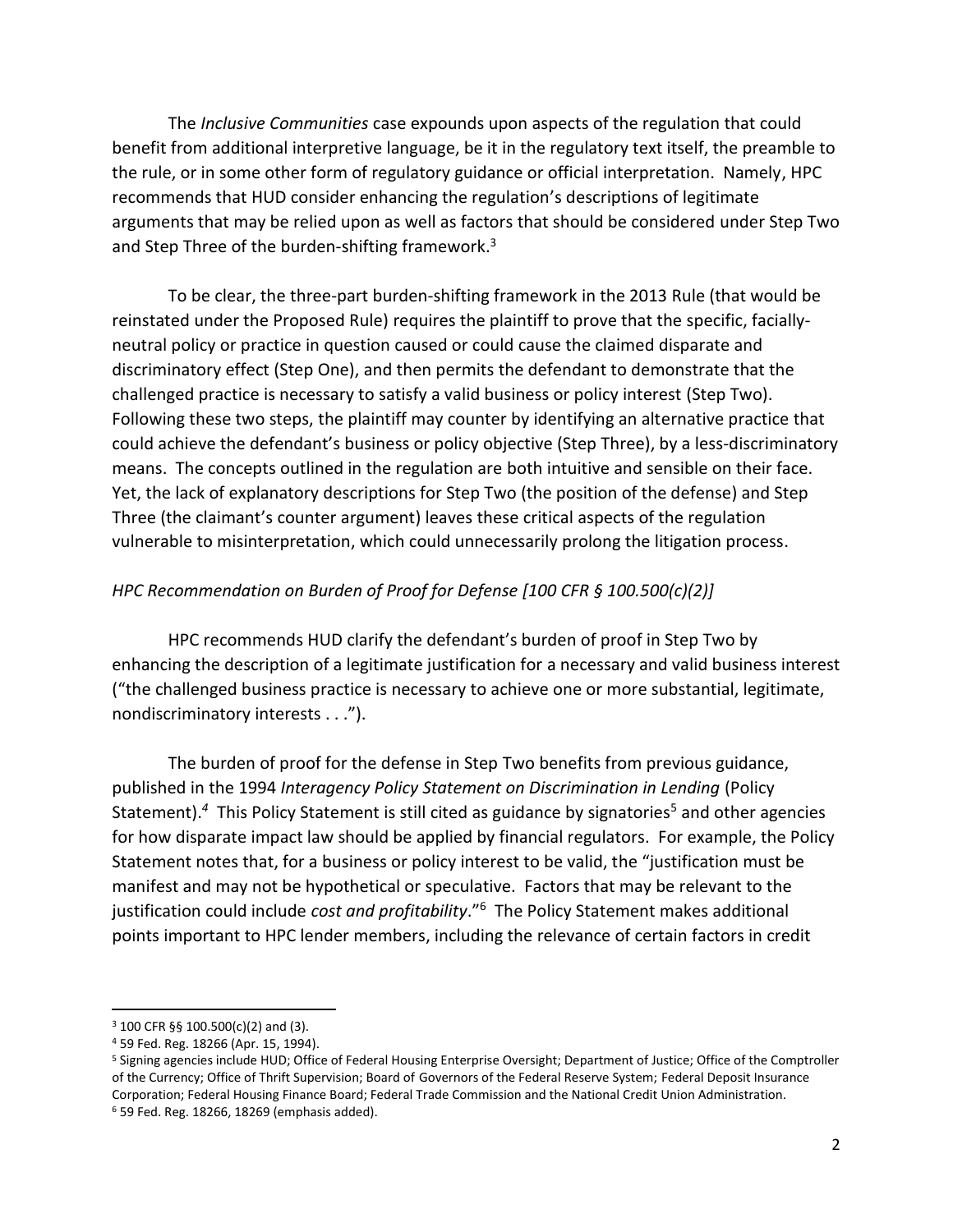decisions.<sup>7</sup> Reiterating some of these elements or referencing the Policy Statement in the preamble to the Final Rule would enhance understanding and lead to more consistent interpretation of the rule and the types of information that bolster the existing legal justification for the "substantial, legitimate, nondiscriminatory interests."

The 2015 *Inclusive Communities* opinion aligns with the Policy Statement on these issues, citing Supreme Court precedent to support the observation that "liability must be limited so that employers and other *regulated entities are able to make the practical business choices and profit-related decisions that sustain a vibrant and dynamic free enterprise system*."<sup>8</sup> The Supreme Court is clear that the defense can justify the validity of the policy or business interest on the basis of commercially reasonable determinations, and HPC recommends that the final rule include language – whether in the regulatory text, the preamble to the rule, or other official guidance – to emphasize this important feature of the defense's argument.

## *HPC Recommendation on Burden of Proof for Claimant – Alternative Practice [100 CFR § 100.500(c)(3)]*

Regarding the burden of proof in Step Three, if a defendant satisfies the burden set in Step Two, then the plaintiff may still establish liability by proving that the defendant's interest could be served by a policy that has a less discriminatory effect. HPC again recommends some enhancements to the proposed regulation, in the regulatory text or the preamble to the final regulation, such as: "a *policy that is less discriminatory should be able to be implemented at a reasonable cost, without undue burden on a defendant or otherwise adversely affecting the defendant's non-discriminatory policies and valid interests."*

This approach also comports with the *Inclusive Communities* ruling, which reaffirms that the claimant may identify an available alternative practice with a less disparate impact for consideration but asserts that the alternative must be evaluated within the context of the "practical business choices and profit-related decisions" cited above. In other words, clarification that the alternative must be economically viable, operationally feasible, and readily available to the defendant would reinforce the existing regulatory text with concepts advanced by the courts.

<sup>&</sup>lt;sup>7</sup> Id. at 18269-70 ("Lenders will not have to justify every requirement and practice every time that they face a compliance examination. The *Agencies recognize the relevance to credit decisions of factors related to the adequacy of the borrower's income to carry the loan, the likely continuation of that income, the adequacy of the collateral to secure the loan, the borrower's past performance in paying obligations, the availability of funds to close, and the existence of adequate reserves.* While lenders should think critically about whether widespread, familiar requirements and practices have an unjustifiable disparate impact, they should *look especially carefully at requirements that are more stringent than customary.* Lenders should also stay informed of developments in underwriting and portfolio performance evaluation so that they are well positioned to consider all options by which their business objectives can be achieved.") (emphasis added). <sup>8</sup> 576 U.S. 519, 533.